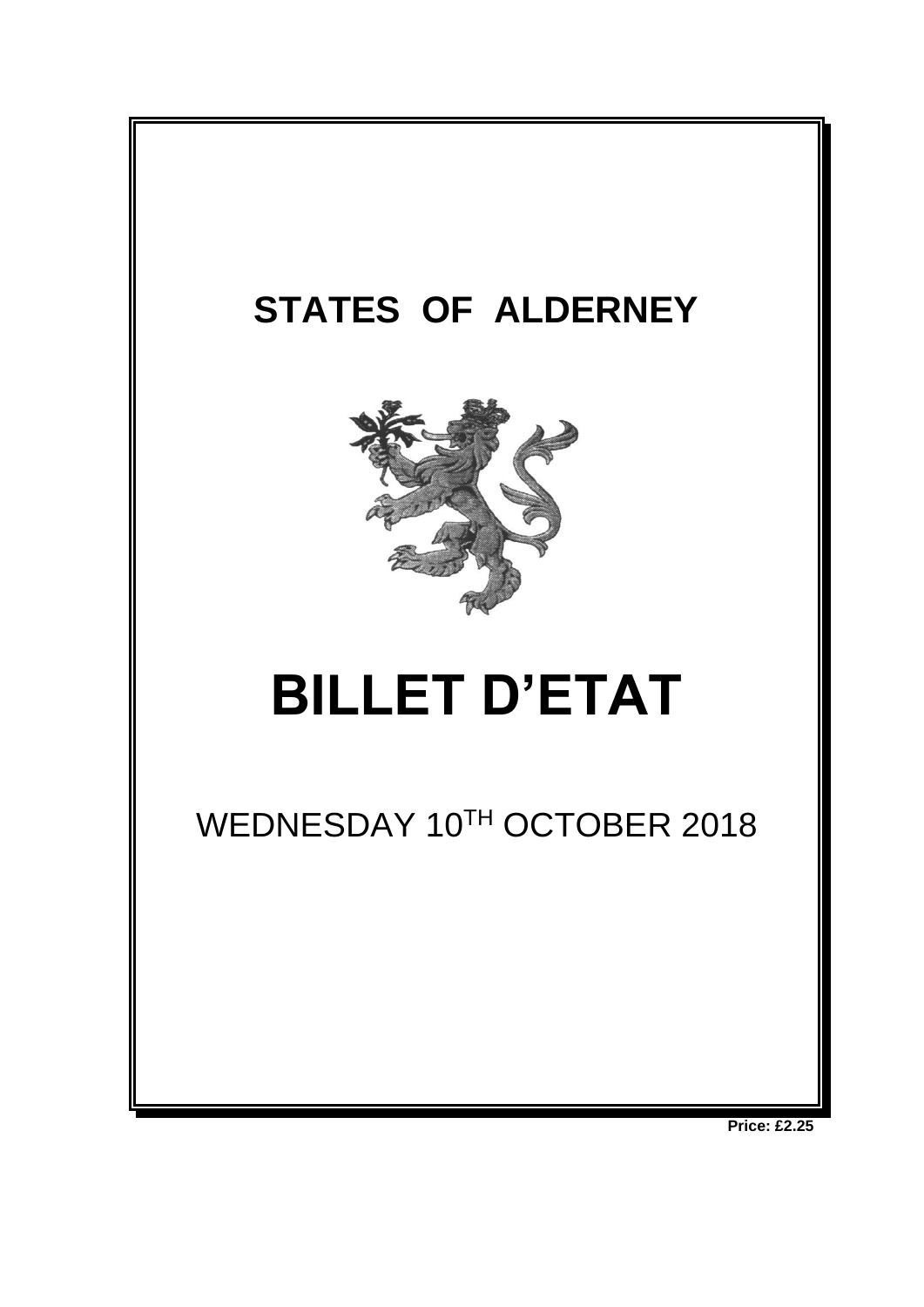## **STATES OF ALDERNEY**

# **BILLET D'ETAT**

### **FOR WEDNESDAY 10 TH OCTOBER 2018**

Members of the States:

I have the honour to inform you that the Meeting of the States will be held at 5:30 pm on Wednesday 10th October 2018. This will be preceded by the People's Meeting, which will be held on Wednesday 3 rd October 2018 at 7:00 pm in the Island Hall.

W Stuart Trought President

#### **Item l Budgets for 2019 and Revised Budgets 2018**

**The following letter was received from Mr Dent, Chairman of the Policy and Finance Committee:-**

*"Under Section 58 of the Government of Alderney Law, 2004, the Policy & Finance Committee is required to publish the proposed budgets for 2019 and report on the budgets for 2018.* 

*The attached Budget Report provides a full explanation relating to the States of Alderney and the States of Alderney Water Board budgets, together with the Ordinances required for the proposed rate changes to come into effect.* 

*I* would be grateful if you would place this matter before the States of Alderney with *appropriate propositions.*

*James Dent, Chairman"*

**The States of Alderney is asked, after consideration of the Budget Report:-**

- **1. To accept the States of Alderney Revenue and Capital Budgets for 2019**
- **2. To accept the States of Alderney Water Board Revenue and Capital Budgets for 2019**
- **3. To approve The Occupier's Rate (Level for 2019) Ordinance, 2018**
- **4. To approve The States Water Supply (Rates of Charge) (Alderney) Ordinance, 2018**